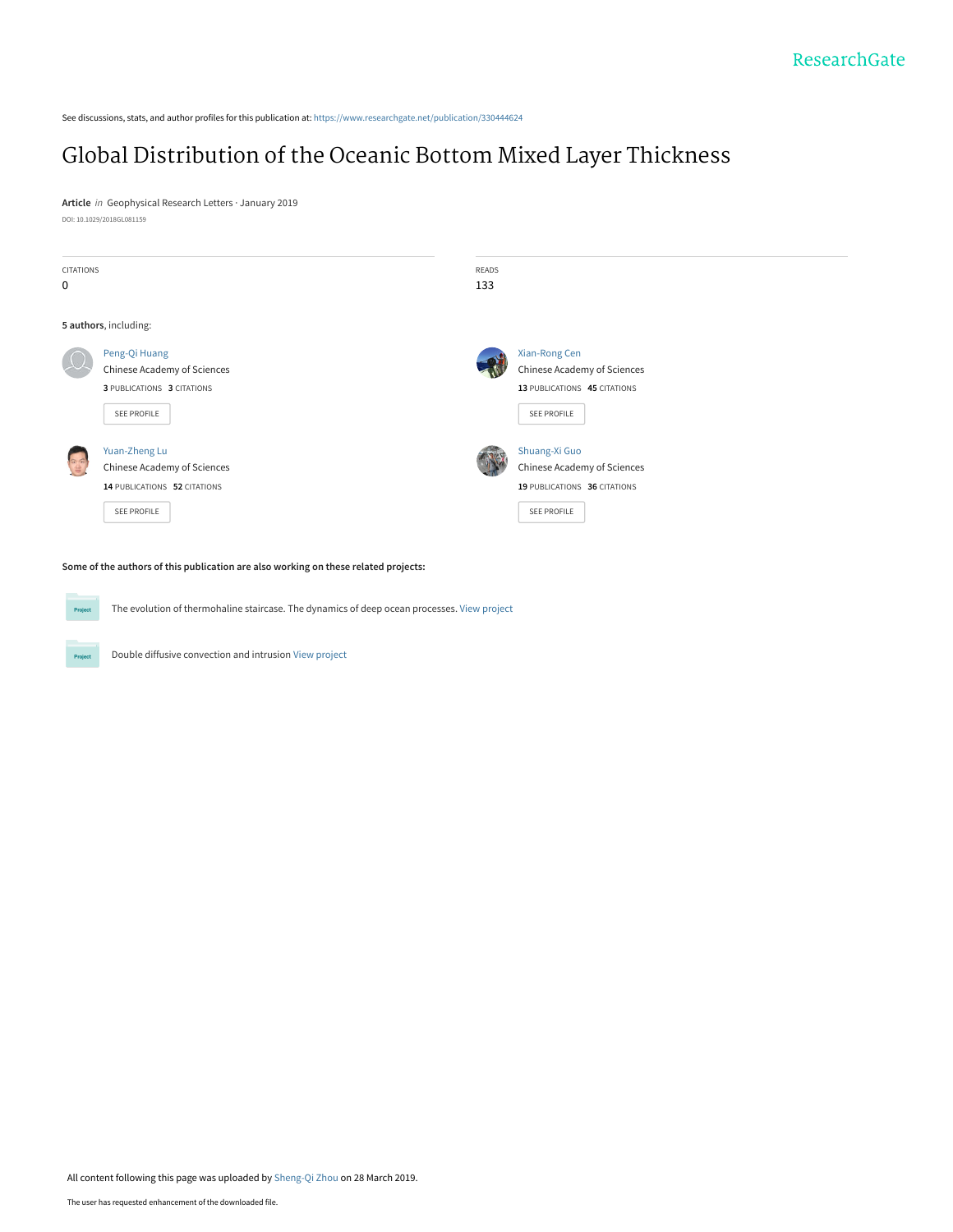

# **Geophysical Research Letters**

# **RESEARCH LETTER**

[10.1029/2018GL081159](http://dx.doi.org/10.1029/2018GL081159)

#### **Key Points:**

• The global distribution of the oceanic bottom mixed layer thickness was assessed with the full-depth WOCE data

• Statistically, the oceanic bottom mixed layer thickness becomes thicker exponentially with depth in the abyssal ocean

**Supporting Information:**

[• Supporting Information S1](http://dx.doi.org/10.1029/2018GL081159)

**Correspondence to:** S.-Q. Zhou, sqzhou@scsio.ac.cn

#### **Citation:**

Huang, P.-Q., Cen, X.-R., Lu, Y.-Z., Guo, S.-X., & Zhou, S.-Q. (2019). Global distribution of the oceanic bottom mixed layer thickness. *Geophysical Research Letters*, *46*. <https://doi.org/10.1029/2018GL081159>

Received 6 NOV 2018 Accepted 6 JAN 2019 Accepted article online 16 JAN 2019

# **Global Distribution of the Oceanic Bottom Mixed Layer Thickness**

**Peng-Qi Huang1,2, Xi[an-R](https://orcid.org/0000-0001-8647-7034)ong Cen1,3, Yuan-Zheng Lu1,3, Shuang-Xi Guo1,3 [,](https://orcid.org/0000-0002-8524-800X)** and Sheng-Qi Zhou<sup>1,3</sup>

<sup>1</sup> State Key Laboratory of Tropical Oceanography, South China Sea Institute of Oceanology, Chinese Academy of Sciences, Guangzhou, China, 2University of Chinese Academy of Sciences, Beijing, China, 3Institution of South China Sea Ecology and Environmental Engineering, Chinese Academy of Sciences, Guangzhou, China

**Abstract** The ocean bottom is the Earth's least explored region, and the bottom mixed layer (BML) is the pathway for communication between the ocean interior and the ocean floor. In this study, we used full-depth conductivity-temperature-depth profiles archived by the World Ocean Circulation Experiment Program to obtain the first approximation of the global distribution of the oceanic BML thickness,  $H_{BMI}$ , by applying an integrated method (Huang, Cen, et al., 2018, [https://doi.orag/10.1175/jtech-d-18-0016.1\)](https://doi.orag/10.1175/jtech-d-18-0016.1). We found that the median  $H_{BM}$  values were 40, 42, and 64 m in the Atlantic, Indian, and Pacific Oceans, respectively, and 47 m globally. Statistically, the peak values for the median  $H_{BML}$  were around 20°N or 20°S, and it had weak dependence on the buoyancy frequency, where a thin  $H_{BML}$  corresponded to strong stratification. In addition, the median  $H_{BML}$  became thicker with the ocean depth (*D*), according to  $H_{BML}$  = 26*.*34 + 0*.*85*e*(*<sup>D</sup>*/1271.8).

Plain Language Summary There is an increasing demand in observing the abyssal ocean, the oceanic bottom mixed layer (BML) is the water column communicating with the ocean interior and underlying, where interrelated physical, geochemical, and biological processes actively take place. However, the basic knowledge of the oceanic mixed layer thickness and its spatiotemporal variability is lacking. By using full-depth conductivity-temperature-depth profiles archived by the World Ocean Circulation Experiment Program, we, to the first approximation, show a global distribution of the oceanic BML thickness, with the application of an integrated method. The findings of the oceanic BML thickness in different oceans and its dependencies on latitude and ocean depth would be attractive to various scientific fields.

# **1. Introduction**

The oceanic bottom mixed layer (BML), as shown in the inset of Figure 1, is the part of the water column adjacent to the ocean floor, where active mixing promoted by bottom shear and/or internal wave breaking yields a vertically quasi-homogeneous profile for the temperature, salinity, density, and other properties. The water column is of intrinsic scientific importance in studies of ocean mixing and energy dissipation (McDougall & Ferrari, 2017; Sen et al., 2008; Trowbridge & Lentz, 2018; Wunsch, 1970), the cycling of sediment material, for example (Bianchi et al., 2003), the transport of particulate organic matter (Boudreau & Jorgensen, 2001) and other areas. Moreover, it was stated that the bottom boundary layer must be included in ocean models to properly simulate the overflow of deep water (Killworth, 2003). The BML can be characterized by a couple of parameters, where the thickness of the BML, referred to as  $H_{BML}$ , is an important and fundamental parameter.  $H_{BML}$  is typically a few tens to hundreds of meters in the oceans (e.g., Armi & Millard, 1976; Weatherly & Martin, 1978) but much smaller in lakes, at only a few meters or less (see literatures in Wüest & Lorke, 2003). In some ocean general circulation models,  $H_{BML}$  is set constant as 100 m in high-latitude regions (at latitudes north of 49◦N and south of 54◦S; Nakano & Suginohara, 2002). However, as suggested by De Lavergne et al. (2016), our basic knowledge of  $H_{BML}$  and its spatiotemporal variability are lacking and are in increasing demands in various scientific fields.

In this study, we used an integrated method, developed recently by Huang, Cen, et al. (2018), to identify the BML thickness  $H_{BML}$  with the available World Ocean Circulation Experiment (WOCE) data and we characterized the global distribution of  $H_{BML}$ . The remainder of this paper is organized as follows. In section 2, we present the hydrographic data, explain the data quality control process, and review the available methods

©2019. American Geophysical Union. All Rights Reserved.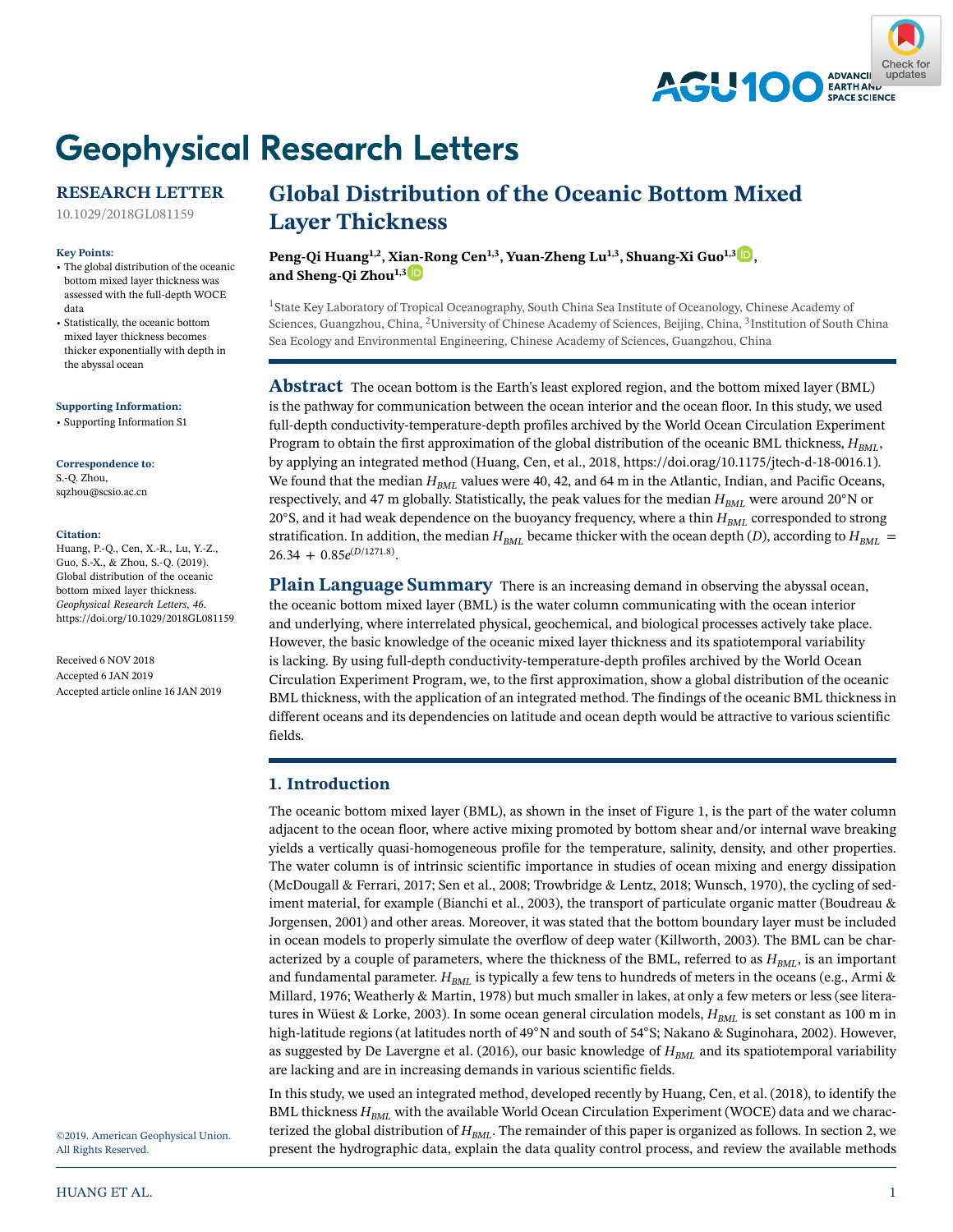

**Figure 1.** Global maps of BML thickness averaged in 10° × 10° bin. (a) *H<sub>BML</sub>* obtained from 12,864 stations where  $dH \leq 25$  m and (b)  $H_{BML1}$  obtained from 19,119 stations where  $dH_1 \leq 25$  m. The inset in (a) shows an example of the BML based on the potential temperature ( $\theta$ ) and salinity (*S*) profiles measured at station (21.50°N, 21.06°W) along World Ocean Circulation Experiment Section AR21 on 27 April 1998. BML = bottom mixed layer.

for the determination of  $H_{BML}$ . In section 3, we describe the global distribution of the BML thickness  $H_{BML}$ and discuss its dependence on latitude, buoyancy frequency, and ocean depth. We summarize our findings in section 4.

# **2. Hydrographical Data and Methodology**

We use hydrographical (temperature and salinity) data from the Conductivity-Temperature-Depth (CTD) profilers in the WOCE, Climate Variability and Predictability and other programs, which were downloaded from the websites of Climate Variability and Predictability and Carbon Hydrographic Data Office [\(https://cchdo.ucsd.edu/\)](https://cchdo.ucsd.edu/) on 9 July 2015. These data were measured along 723 sections and at 34,705 stations from 2 April 1980 to 17 July 2014. The coverage of these stations is shown in Figure 1 of Huang, Lu, et al. (2018).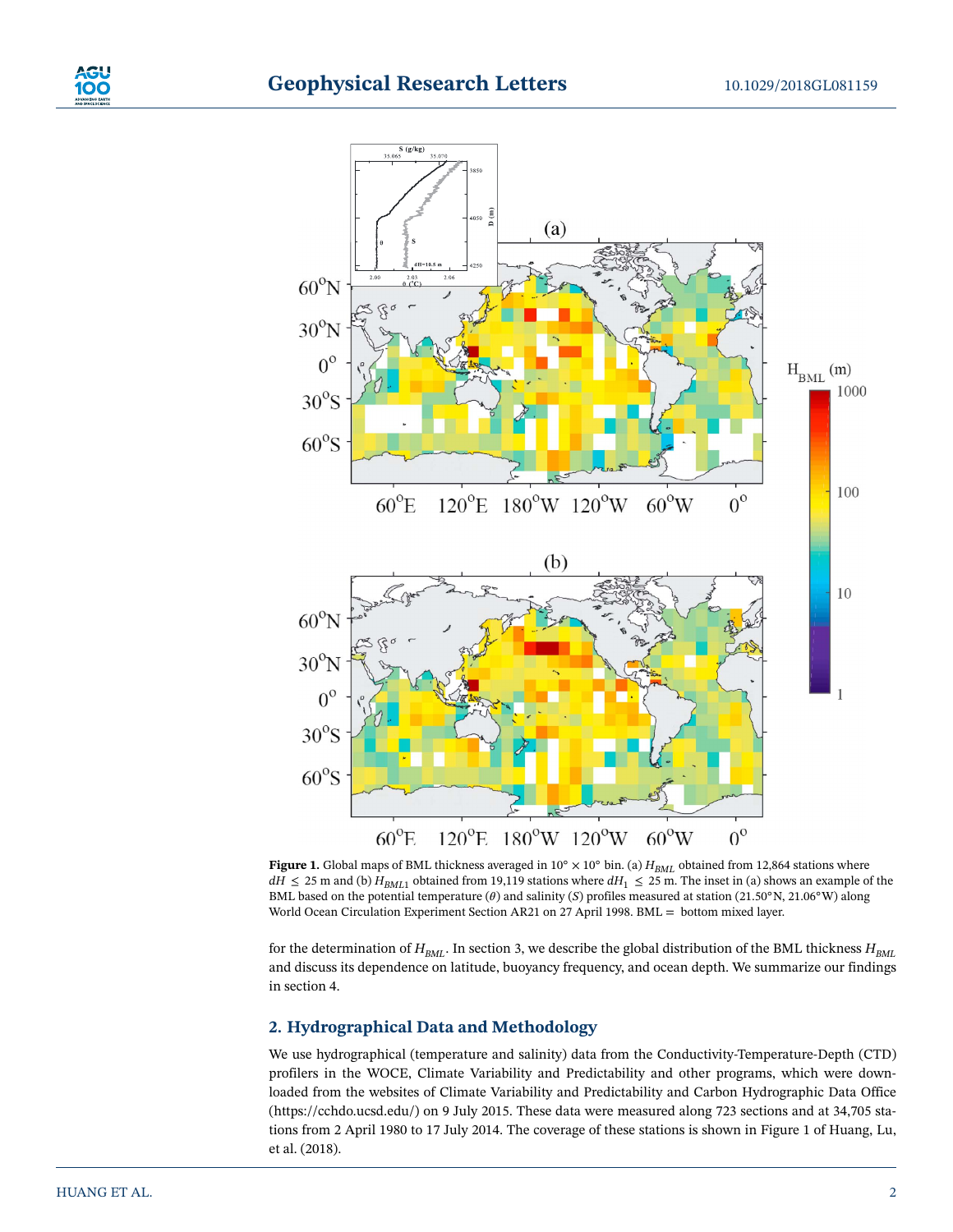The data quality was controlled according to the following criteria. (i) The maximum measured CTD depth is set to  $\geq$  500 m. On the continental shelf, BML might interact with the surface mixed layer, and the dynamics within BML could be more complex due to the influences of wind, internal wave, and other processes. (ii) The mean vertical resolution equals to 1 or 2 m. Following these criteria, some profiles measured in the shallow oceans were removed, and a final data set of 30,152 CTD profiles was left. In the final data set, 80% has the vertical resolution of 2 m. For the CTD data, salinity is typically computed based on temperature and conductivity data and is considerably much more noisy due to the systemic errors, as shown in the inset of Figure 1. The potential density was also affected by the spiky salinity data and it was influenced by the selection of the reference pressure for stations at different ocean depths. Therefore, the potential temperature was used to determine  $H_{BML}$  at each station.

The CTD readings in the WOCE database were generally measured over the full ocean depth to the very bottom, thereby providing global coverage and a robust view of the deep water column as well as the BML in regions with varying conditions. In particular, the corrected or uncorrected ocean depths data were provided at 23,154 stations. In general, the CTD profiler was terminated at a certain depth above the sea floor, so the distance from the maximum CTD depth to the ocean bottom (*dH*) varied among stations. The *dH* data were available for 15,479 stations, where the *dH* values were less than 25 m at 12,684 stations. To those stations without *dH* information, certain procedures (see supporting information) are taken to permit more stations being involved in the BML thickness analysis.

In previous studies, a threshold method, based on the temperature or density profiles, was mainly employed to determine the BML thickness. However, the threshold values vary greatly among different regions (see literatures in Huang, Cen, et al., 2018). In comparison, many studies have aimed to develop methods for accurately computing the oceanic surface mixed layer depth (OSMLD; see literatures in Huang, Lu, et al., 2018). In order to evaluate whether a method can clearly separate the homogeneous mixed layer from the attached strongly stratified water layer, a quality index (*QI*) was proposed by Lorbacher et al. (2006), subsequently, it was adapted for the BML thickness by Huang, Cen, et al. (2018), which is written as

$$
QI = 1 - \frac{\delta_H}{\delta_{1.5 \times H}},\tag{1}
$$

where  $\delta_H$  is the standard deviation of the selected property (temperature,density, etc.) within the BML thickness and  $\delta_{1.5 \times H}$  is the standard deviation of the property over the depth range from the ocean bottom upward the 1.5 times the BML thickness. Based on the definition of *QI*, it is expected that *QI* will approach 1 when the BML is well developed, and the BML thickness can be accurately identified. The *QI* value will be much less than 1 when the complex structures lie within the mixed layer or a well-developed mixed layer cannot be accurately identified. According to Lorbacher et al. (2006), the mixed layer interpretation is impossible at *QI <* 0*.*5. This criterion might not be appropriate for the bottom one, considering the *QI* values of BML are generally lower (Huang, Cen, et al., 2018).

Recently, Huang, Cen, et al. (2018) proposed an integrated method for determining the BML thickness  $H_{BML}$ , which was derived from an objective method, the relative variance method, for determining the oceanic surface MLD (Huang, Lu, et al., 2018). In the relative variance method, to any individual temperature (density) profile, a relative variance profile is obtained that is the ratio between the standard deviation and the maximum variation of the temperature (density) from the sea surface, and the depth of the minimum relative variance is defined as the OSMLD. The relative variance method is less dependent on the fixed criteria and its performance is superior to other available methods in the determination of OSMLD in the global ocean (Huang, Lu, et al., 2018). The relative variance method was adapted as an integrated method to determine the BML thickness  $H_{BML}$  by additionally considering the results obtained by the threshold, curvature, and maximum angle methods (Chu & Fan, 2011; Lorbacher et al., 2006; Lozovatsky et al., 2008). The integrated method produced the BML thickness values that were consistent with previous observations in most ocean regions. Thus, we employed the integrated method to compute the  $H_{BML}$  globally with the available WOCE data. The global distribution of  $H_{BML}$  determined by the threshold method is shown for comparison in the supporting information.

# **3. Distribution of**  $H_{BML}$

For the  $H_{BML}$  values determined by using the integrated method, it is better to examine its spatial distribution in order to obtain insights of  $H_{BML}$ . According to previous observations, the BML thickness remained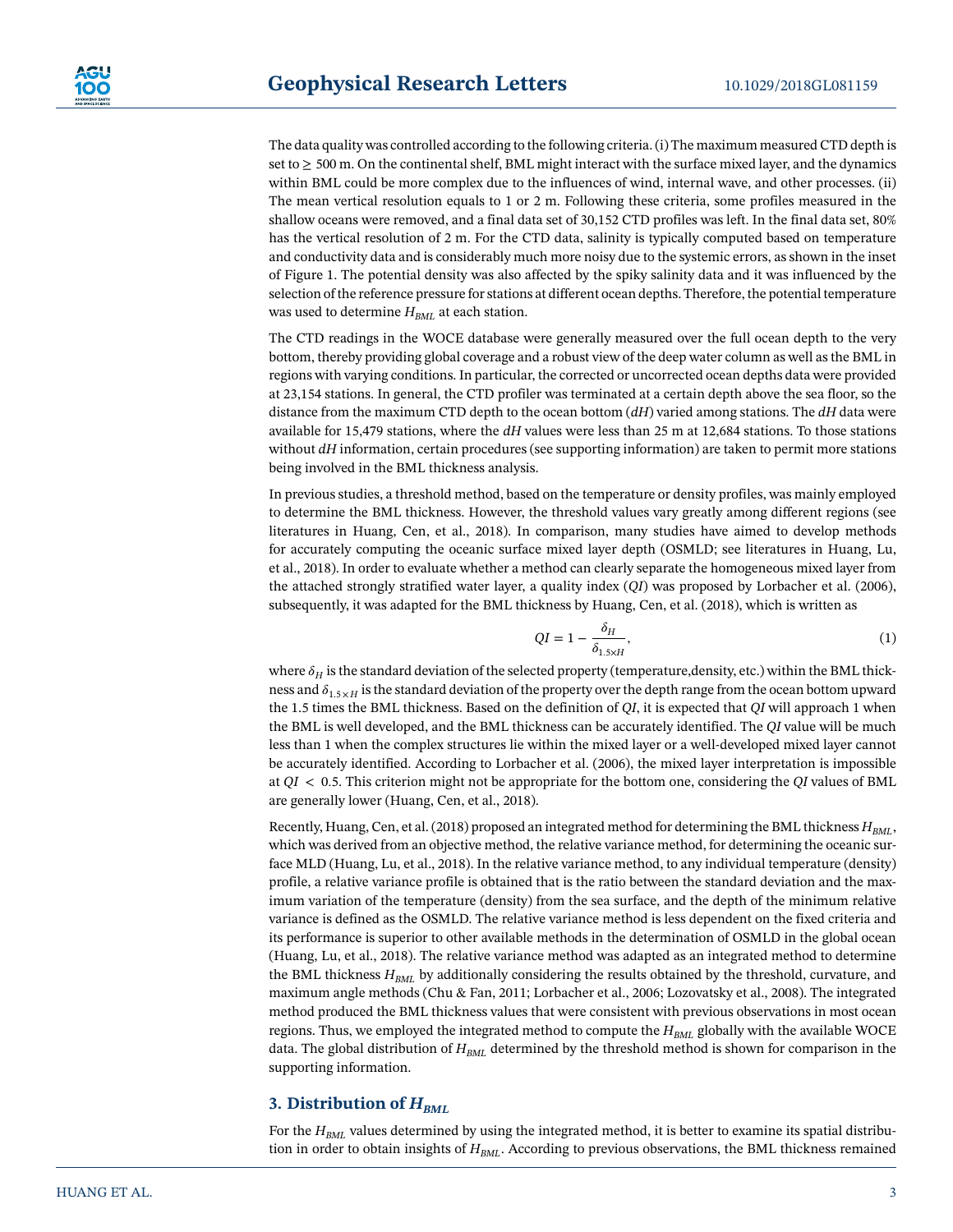



**Figure 2.** Box-whisker plots of *HBML* (gray box with black whiskers) and *HBML*<sup>1</sup> (black box with gray whiskers) in the Atlantic, Indian, Pacific, and global oceans. In each box-whisker plot, the bar through the box is drawn at the median, the left and right ends of the box are drawn at the quartiles, and the whiskers extend to the tenth and ninetieth percentiles, respectively. The corresponding values are indicated. BML = bottom mixed layer.

relatively steady over a few weeks in the Blake Outer Ridge (Stahr & Sanford, 1999) or even for 1 year in the Canada Basin (Zhou & Lu, 2013). However,  $H_{BML}$  exhibits high temporal variability in most regions. For example, in the eastern Atlantic, *H<sub>BML</sub>* was less than 10 m on some occasions but greater than 100 m at other times (Saunders & Richards, 1985). Due to the limited coverage of the WOCE data over time, we ignored the temporal variations in the BML thickness in this study. Moreover, the WOCE data were relatively sparse in space, so the  $H_{BML}$  values were averaged into 10<sup>°</sup> × 10<sup>°</sup> bins. In each bin, the median value was taken when at least 5  $H_{BML}$  values were present, otherwise, it was left blank.

In the WOCE data, the BML could be missed when the CTD cast was terminated at a large *dH*. Therefore, we only considered the stations where  $dH \leq 25$  m for the spatial distribution analysis. However, as shown in Figure 1a, there were many white bins in the global distribution map of  $H_{BML}$ , especially in the South Atlantic and Indian Oceans. The ocean depths could alternatively be obtained from the ETOPO1 (1 arc-minute global relief model of Earth's surface) for the ocean bathymetry, the corresponding minimum distance from the bottom was designated as  $dH_{DE}$ . By using stations with  $dH$  information, the calculated  $dH_{DE}$  is very different from the actual value in many cases. However, when the amplitude of  $dH_{DE}$  is very small, it was verified that the maximum CTD depth would be very close to the ocean bottom, as explained in the supporting information. Therefore, to those stations without *dH* information, some of them were included when the amplitude of  $dH_{DE}$  was less than 25 m and their  $dH_{DE}$  were set as 10 m (the nominal  $dH$  value). After including these stations, totally, 19,119 stations could be used, and the corresponding BML thickness was designated as  $H_{BML1}$ . As shown in Figure 1, the global distribution of the BML thickness was improved because some white bins were now filled with values.

As shown in Figure 1, *H<sub>BML</sub>* exhibited inhomogeneous distributions in different ocean basins. It seems  $H_{BML}$ generally becomes thicker around mid-ocean ridges. However, the thickest *H<sub>BML</sub>* occurs in the North Pacific Ocean, where coincidently corresponds to the "eddy desert," a region without any eddy centroid observed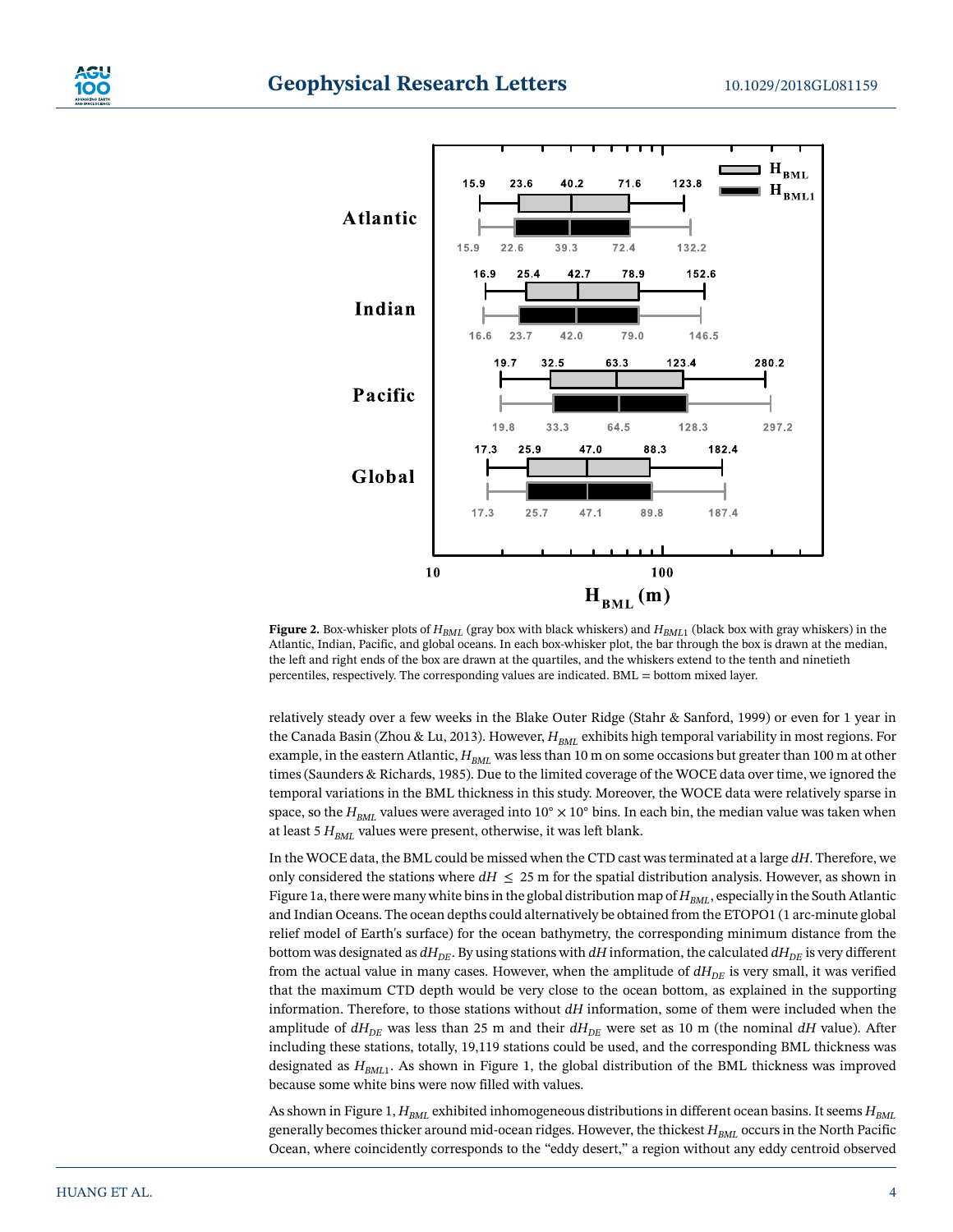(Chelton et al., 2011). This might provide a clue to find the driving mechanism of such a thick  $H_{BML}$ . In the North Atlantic, the median  $H_{BML}$  was about 30-40 m, which was consistent with most previous observations (Armi, 1978; Armi & Millard, 1976; Bird et al., 1982; Klein & Mittelstaedt, 1992; Turnewitsch & Springer, 2001). Due to the spatial average, some local observations could not be shown in Figure 1, such as those in Black Ridge and Brazil Basin (Durrieu de Madron & Weatherly, 1994; Stahr & Sanford, 1999). To quantify the variation of  $H_{BML}$  in each ocean, box plots were shown in Figure 2. In general,  $H_{BML}$  was thinnest in the Atlantic Ocean with a median value of 40 m and a 90% confidence interval of [16, 124] m. In the Indian Ocean,  $H_{BML}$  was slightly thicker with a median value of 42 m and a marginally wider 90% confidence interval. *H<sub>BML</sub>* was much thicker in the Pacific Ocean, as shown in Figure 1, where the median value was 63 m and the upper bound of the 90% confidence interval was about twice those in the Atlantic and Indian Oceans. The median *H<sub>BML</sub>* for the global oceans was 47 m, which was coincidently comparable to the result (46.1 m) obtained based on six WOCE sections in the North Atlantic Ocean (Lozovatsky et al., 2008). This global distribution of *HBML* would have potential importance in studies of sedimentation and biochemical systems in sea floor. In the global ocean model, the application of a constant  $H_{BML}$  (100 m) in high-latitude regions, (e.g., Nakano & Suginohara, 2002), clearly overestimates the BML thickness in most ocean regions and underestimates the BML thickness in other regions. Even when the constant  $H_{BML}$  was reduced to small values, for example, 50 m in Yukimoto et al. (2012), the inhomogeneous  $H_{BML}$  distribution still had to be considered in ocean models to produce the suitable physical simulations.

## **4. Dependent Parameters**

In previous studies, it was suggested that  $H_{BML}$  cannot be precisely defined in terms of a single governing parameter (Armi & Millard, 1976; Perlin et al., 2007; Weatherly & Martin, 1978; Zilitinkevich & Esau, 2002). Thus, using the WOCE data, we examined the relationships between  $H_{BML}$  and latitude, ocean depth (*D*) and buoyancy frequency (*N*).

Internal tide is one of the most important sources of mechanical energy for mixing. Observations indicate that latitudinal distribution of the mixing rate has a generally symmetrical structure with respect to the equator (Gregg et al., 2003; Tian et al., 2011). Therefore, it is expected that  $H_{BML}$  should depend on the latitude. No clear tendency was found based on the scattered  $H_{BML}$  distribution at different latitudes. When the zonal average was taken within the latitude of 10° bin, the dependency of  $H_{BML}$  on the latitude was determined (Figure 3a). The median  $H_{BML}$  was thin in high-latitude regions and it became thicker up to around 20◦N or 20◦S, before decreasing slightly toward the equatorial region. The trend was similar to that observed in internal tide dissipation (Gregg et al., 2003), which implies that the turbulent diffusion plays an important role in the formation of BML. The median  $H_{BML}$  values for the six WOCE sections in the North Atlantic Ocean determined by Lozovatsky et al. (2008) are included in Figure 3a for comparison. The data determined with the threshold method were scattered and their magnitudes differed from those obtained in the present study, but the trends in  $H_{BML}$  tendencies in both studies were basically consistent with each other.

In Lozovatsky et al. (2008), it was reported that  $H_{BML}$  had no clear dependence on the ocean depth and, on average,  $H_{BML}$  was about 1% of the ocean depth in the range of 1,500–5,000 m. Subsequently, Lozovatsky and Shapovalov (2012) showed that a third-degree polynomial could be used to fit the growth of the median  $H<sub>BMI</sub>$  with the median ocean depth along the corresponding sections. Using the available WOCE data, we found that  $H_{BML}$  became marginally thicker as the ocean depth increased. The dependence of  $H_{BML}$  on the depth was clearly demonstrated when  $H_{BML}$  was averaged over every depth span of 200 m, as shown in Figure 3b. Considering the ocean depth  $D > 1$ , 000 m, the median  $H_{BML}$  could be approximately fitted using the following equation,

$$
(H_{BML})_m = 26.34 + 0.85e^{(D/1271.8)}.\t(2)
$$

This equation implies that the median  $H_{BML}$  increased exponentially with the ocean depth in the abyssal ocean. When the global ocean depth was averaged to be 3,700 m, the  $H_{BML}$  value was deduced to be 42 m, which was slightly thinner than the global median value indicated in Figure 2. When  $H_{BML}$  was normalized based on the ocean depth *D*, the ratio varied over a wide range with a median value of 1.28% and 95% confidence interval of [0.2%, 7.4%].

In previous studies, it was found that the stratification would alter the BML structure and reduce  $H_{BML}$  after the comparison between the unstratified turbulent Ekman layer depth and the BML thickness in the field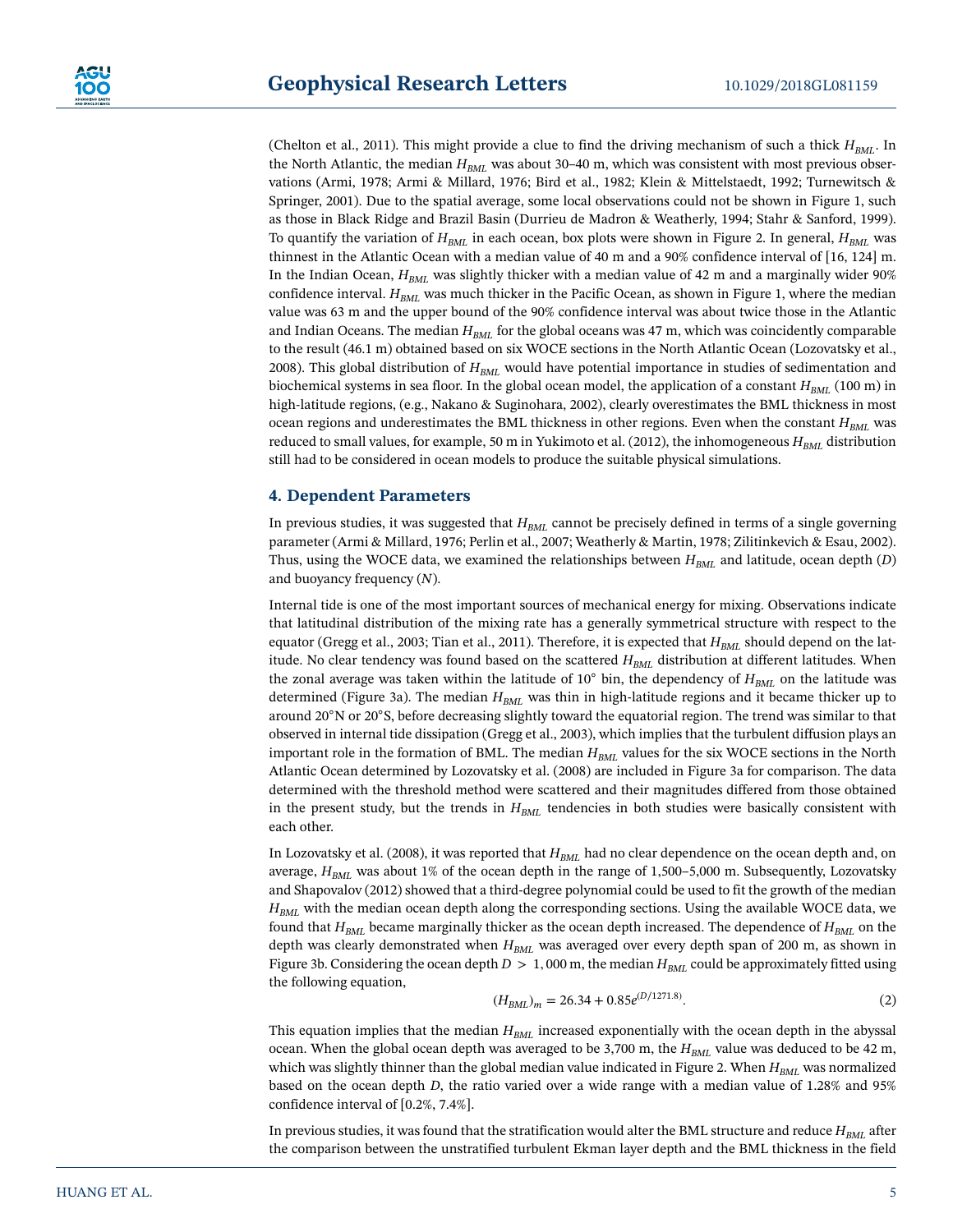



**Figure 3.** (a) Latitude distribution of the median  $H_{BML}$  (  $(H_{BML})_m$ ) binned over 10° in latitude based on  $H_{BML}$  (red curve) and  $H_{BML1}$  (blue curve). (b) Median  $H_{BML}$  as a function of the ocean depth based on  $H_{BML}$  (red circles) and  $H_{BML1}$  (blue circles). The best fit is plotted as a black curve. (c) Median  $H_{BML}$  as a function of buoyancy frequency based on  $H_{BML}$  (red circles) and  $H_{BML1}$  (blue circles). The best power law fit is plotted as a black curve. BML = bottom mixed layer.

data (Perlin et al., 2007; Pollard et al., 1972; Weatherly & Martin, 1978). Figure 3c shows the median  $H_{BML}$  as a function of the buoyancy frequency  $N_f$ , where  $N_f$  was estimated using the density difference over a depth span of double  $H_{BML}$  above the ocean bottom. The results indicated that the median  $H_{BML}$  generally became thinner with stronger stratification, although the data were rather scattered. The median  $H_{BML}$  data could be fitted with a power law function written as follows

$$
(H_{BML})_m = 5.78N_f^{-0.26 \pm 0.04}.
$$

This equations indicated that  $H_{BML}$  became smaller as  $N_f$  increased, although their dependence was relatively weak. The results in equations (2) and (3) are consistent with each other. It is generally known that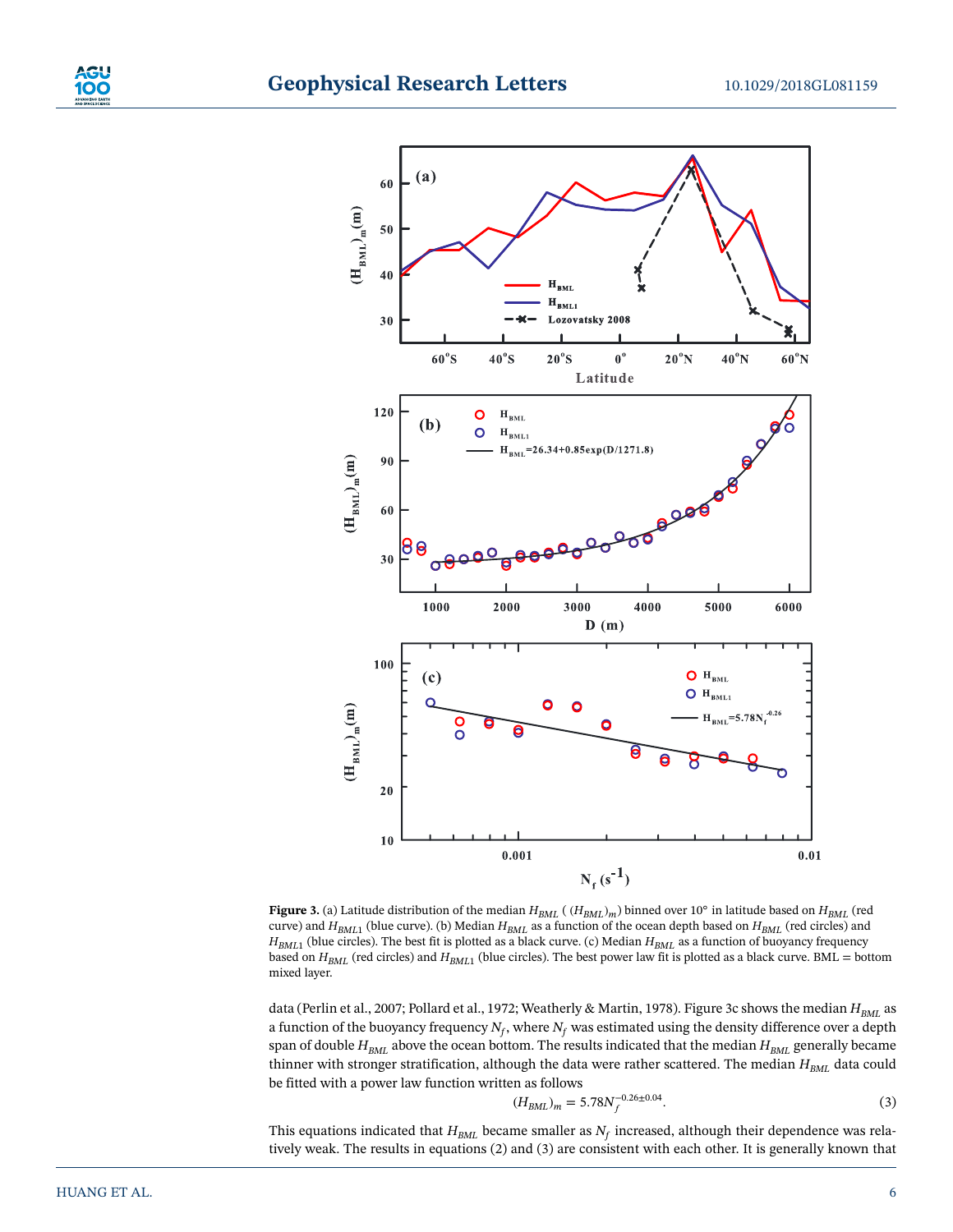

stratifications becomes weaker in the deeper oceans (Becker & Sandwell, 2008), which leads to a thicker  $H_{BML}$  according to either equations (2) or (3). The dependency of  $H_{BML}$  on the buoyancy frequency  $N_f$ appeared to be less clear than that on the depth *D*. This result might imply that other factors, except for the buoyancy frequency  $N_f$ , should be considered to obtain a better understanding on  $H_{BML}$ . However, the effects of other factors, such as roughness and geothermal heating, on  $H_{BML}$  could not be resolved with the current data set, which may suggest that these factors are less dominant or more observation data is needed.

## **5. Summary and Discussion**

In this study, we used full-depth CTD profiles from the WOCE program to evaluate the global distribution of the BML thickness  $H_{BML}$ .  $H_{BML}$  was computed with a recently proposed integrated method, which was examined to be superior to other available methods.  $H_{BML}$  had an inhomogeneous distributions in different ocean basins and appeared thicker around mid-ocean ridges. In particular, the median  $H_{BML}$  values were determined as 40, 42, and 64 m in the Atlantic, Indian, and Pacific Oceans, respectively. Globally, the median *H<sub>BML</sub>* value was 47 m, which is thinner than that used in some ocean models. Using a rather limited amount of the full-depth CTD data, we found that the Ekman theory could not fully describe  $H_{BMI}$  depending on the latitude. *H<sub>BML</sub>* had maximum values around 20<sup>◦</sup>N or 20<sup>◦</sup>S, which are similar to those observed in inertial tide dissipation. The stratification appeared to reduce  $H_{BML}$  based on the weak dependence of  $H_{BML}$  on the buoyancy frequency  $N_f$  ( $(H_{BML})_m = 5.78N_f^{-0.26 \pm 0.04}$ ). In the abyssal ocean ( $D > 1,000$  m),  $H_{BML}$  became thicker in the deeper ocean, and it could be statistically fitted by an exponential function of  $(H_{BML})_m$  =  $26.34 + 0.85e^{(D/1271.8)}$ . Alternatively,  $H_{BML}$  was about 1.28% of the ocean depth. This study is the first to provide an overview of the global distribution of  $H_{BML}$ , but more precise field measurements are needed to fully understand the global dynamics of BML.

#### **References**

Armi, L. (1978). Some evidence for boundary mixing in the deep ocean. *Journal of Geophysical Research*, *83*(C4), 1971–1979.

- Armi, L., & Millard, R. C. (1976). The bottom boundary layer of the deep ocean. *Journal of Geophysical Research*, *81*, 4983–4990.
	- Becker, J. J., & Sandwell, D. T. (2008). Global estimates of seafloor slope from single-beam ship soundings. *Journal of Geophysical Research*, *113*, C05028.<https://doi.org/10.1029/2006JC003879>
		- Bianchi, A., Tholosan, O., Garcin, J., Polychronaki, T., Tselepides, A., Buscail, R., & Duineveld, G. (2003). Microbial activities at the benthic boundary layer in the Aegean Sea. *Progress in Oceanography*, *57*(2), 219–236.
		- Bird, A. A., Weatherly, G. L., & Wimbush, M. (1982). A study of the bottom boundary layer over the eastward scarp of the Bermuda Rise. *Journal of Geophysical Research*, *87*(C10), 7941–7954.
	- Boudreau, B. P., & Jorgensen, B. B. (2001). *The benthic boundary layer: Transport processes and biogeochemistry*. Oxford, New York: Oxford University Press.
	- Chelton, D. B., Schlax, M. G., & Samelson, R. M. (2011). Global observations of nonlinear mesoscale eddies. *Progress in Oceanography*, *91*(2), 167–216.
	- Chu, P. C., & Fan, C. (2011). Maximum angle method for determining mixed layer depth from seaglider data.*Journal of the Oceanographical*, *67*(2), 219–230.

De Lavergne, C., Madec, G., Capet, X., Maze, G., & Roquet, F. (2016). Getting to the bottom of the ocean. *Nature Geoscience*, *9*(12), 857–858. Durrieu de Madron, X., & Weatherly, G. (1994). Circulation, transport and bottom boundary layers of the deep currents in the Brazil Basin. *Journal of Marine Research*, *52*(4), 583–638.

Gregg, M. C., Sanford, T. B., & Winkel, D. P. (2003). Reduced mixing from the breaking of internal waves in equatorial waters. *Nature*, *422*(6931), 513–515.

- Huang, P.-Q., Cen, X.-R., Lu, Y.-Z., Guo, S.-X., & Zhou, S.-Q. (2018). An integrated method for determining the oceanic bottom mixed layer thickness based on WOCE potential temperature profiles. *Journal of Atmospheric and Oceanic Technology*, *35*(11), 2289–2301. <https://doi.org/10.1175/jtech-d-18-0016.1>
- Huang, P.-Q., Lu, Y.-Z., & Zhou, S.-Q. (2018). An objective method for determining ocean mixed layer depth with applications to WOCE data. *Journal of Atmospheric and Oceanic Technology*, *35*(3), 441–458.
- Killworth, P. D. (2003). Inclusion of the bottom boundary layer in ocean models. In P. Muller (Ed.), *Proceedings of the 13th' Aha Huliko'a Hawaiian Winter Workshop on Near Boundary Processes and their Parameterization* (pp. 177–185). Honolulu, HI: University of Hawaii SOEST.
- Klein, H., & Mittelstaedt, E. (1992). Currents and dispersion in the abyssal Northeast Atlantic. Results from the NOAMP field program. *Deep Sea Research Part A. Oceanographic Research Papers*, *39*(10), 1727–1745.
- Lorbacher, K., Dommenget, D., Niiler, P., & Köhl, A. (2006). Ocean mixed layer depth: A subsurface proxy of ocean-atmosphere variability. *Journal of Geophysical Research*, *111*, C07010.<https://doi.org/10.1029/2003JC002157>
- Lozovatsky, I., Fernando, H., & Shapovalov, S. (2008). Deep-ocean mixing on the basin scale: Inference from North Atlantic transects. *Deep Sea Research Part I: Oceanographic Research Papers*, *55*(9), 1075–1089.

Lozovatsky, I., & Shapovalov, S. (2012). Thickness of the mixed bottom layer in the Northern Atlantic. *Oceanology*, *52*(4), 447–452.

- McDougall, T. J., & Ferrari, R. (2017). Abyssal upwelling and downwelling driven by near-boundary mixing. *Journal of Physical Oceanography*, *47*(2), 261–283.
- Nakano, H., & Suginohara, N. (2002). Effects of bottom boundary layer parameterization on reproducing deep and bottom waters in a world ocean model. *Journal of Physical Oceanography*, *32*(4), 1209–1227.

### **Acknowledgments**

This study was supported by the National Natural Science Foundation of China (91752108, 41476167, 41776033, and 41706029), the National Natural Science Foundation of Guangdong Province, China (2016A030311042), Guangzhou Science and Technology Program key project (201804020056), and the Research Programs of the Chinese Academy of Sciences (XDA11030302 and ISEE2018PY05). We also thank those who helped to collect, calibrate, process, and archive the WOCE, CLIVAR, and GO-SHIP hydrographic section data. The data used in this study can be downloaded from [https://cchdo.ucsd.edu/.](https://cchdo.ucsd.edu/)